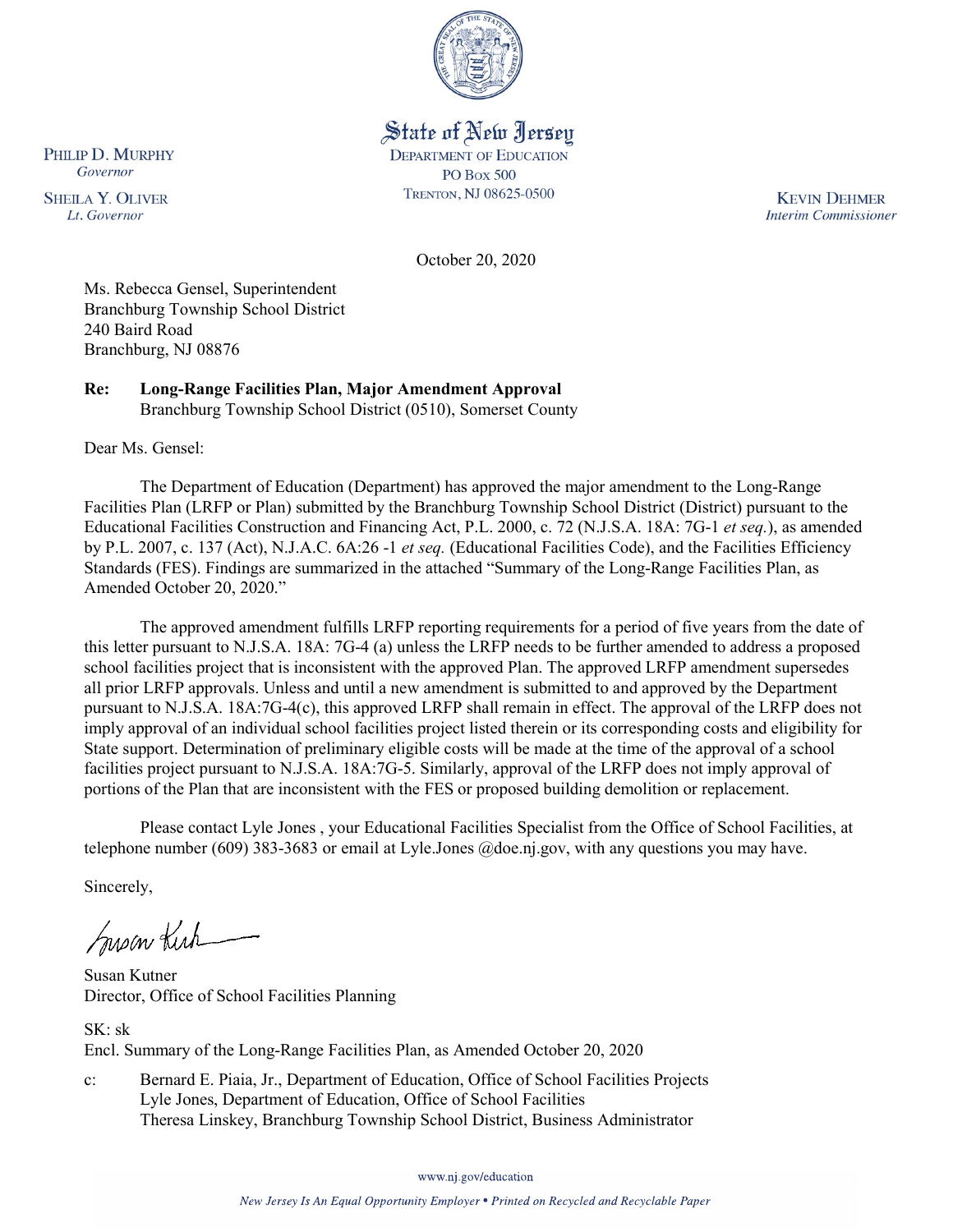# **Branchburg Township School District (0510) Summary of the Long-Range Facilities Plan, as Amended October 20, 2020**

The Department of Education (Department) has completed its review of the major amendment to the Long-Range Facilities Plan (LRFP or Plan) submitted by the Branchburg Township School District (District) pursuant to the Educational Facilities Construction and Financing Act, P.L. 2000, c. 72 (N.J.S.A. 18A: 7G-1 *et seq.*), as amended by P.L. 2007, c. 137 (Act), N.J.A.C. 6A:26-1 et seq. (Educational Facilities Code), and the Facilities Efficiency Standards (FES).

The following provides a summary of the District's approved amended LRFP. The summary is based on the standards set forth in the Act, the Educational Facilities Code, the FES, District-reported information in the Department's LRFP reporting system, and supporting documentation. The referenced reports in *italic* text are standard reports available on the Department's LRFP website.

#### **1. Inventory Overview**

The District is classified as a Regular Operating District (ROD) for funding purposes. It provides services for students in grades PK-8.

The District identified existing and proposed schools, sites, buildings, rooms, and site amenities in its LRFP. Table 1 lists the number of existing and proposed district schools, sites, and buildings. Detailed information can be found in the *School Asset Inventory Report* and the *Site Asset Inventory Report.*

**As directed by the Department, school facilities projects that have received initial approval by the Department and have been approved by the voters, if applicable, are represented as "existing" in the LRFP.** Approved projects that include new construction and/or the reconfiguration/reassignment of existing program space are as follows: n/a.

| Category                                     | <b>Existing</b> | <b>Proposed</b> |
|----------------------------------------------|-----------------|-----------------|
| Number of Schools (assigned DOE school code) |                 |                 |
| Number of School Buildings <sup>1</sup>      |                 |                 |
| Number of Non-School Buildings <sup>2</sup>  |                 |                 |
| Number of Vacant Buildings                   |                 |                 |
| Number of Sites                              |                 |                 |

#### **Table 1: Number of Schools, School Buildings, and Sites**

Based on the existing facilities inventory submitted by the District:

- Schools using leased buildings (short or long-term):  $n/a$
- Schools using temporary classroom units (TCUs), excluding TCUs supporting construction: n/a
- Vacant/unassigned school buildings:  $n/a$

 $\overline{a}$ 

<span id="page-1-0"></span>*<sup>1</sup>* Includes district-owned buildings and long-term leases serving students in district-operated programs

<span id="page-1-1"></span><sup>&</sup>lt;sup>2</sup> Includes occupied district-owned buildings not associated with a school, such as administrative buildings and buildings leased by the district to an outside entity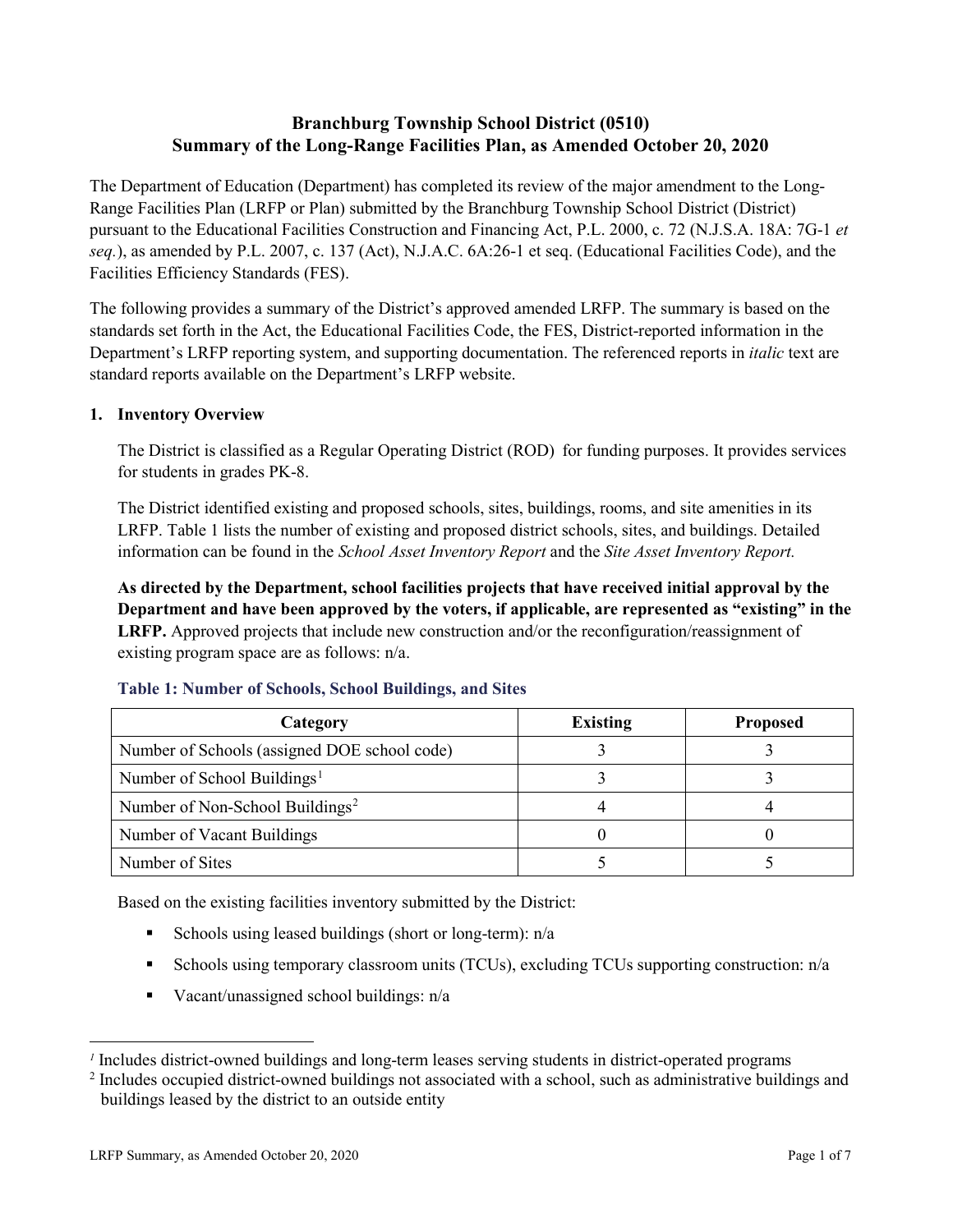Findings:

The Department has determined that the proposed inventory is adequate for approval of the District's LRFP amendment. However, the LRFP determination does not imply approval of an individual school facilities project listed within the LRFP; the District must submit project applications for project approval.

## **2. District Enrollments**

The District determined the number of students, or "proposed enrollments," to be accommodated for LRFP planning purposes on a district-wide basis and in each school.

The Department minimally requires the submission of a standard cohort-survival projection using historic enrollment data from the Application for School State Aid (ASSA) or NJ Smart. The cohort-survival method projection method forecasts future students based upon the survival of the existing student population as it moves from grade to grade. A survival ratio of less than 1.00 indicates a loss of students, while a survival ratio of more than 1.00 indicates the class size is increasing. For example, if a survival ratio tracking first to second grade is computed to be 1.05, the grade size is increasing by 5% from one year to the next. The cohort-survival projection methodology works well for communities with stable demographic conditions. Atypical events impacting housing or enrollments, such as an economic downturn that halts new housing construction or the opening of a charter or private school, typically makes a cohort-survival projection less reliable.

**Proposed enrollments are based on a standard cohort-survival enrollment projection.** Adequate supporting documentation was submitted to the Department to justify the proposed enrollments. Table 2 provides a comparison of existing and projected enrollments. All totals include special education students.

|                              | <b>Existing Enrollments</b> | <b>District Proposed Enrollments</b> |
|------------------------------|-----------------------------|--------------------------------------|
| <b>Grades</b>                | 2019-2020                   | 2023-24                              |
| PK (excl. private providers) | 20                          | 36                                   |
| Grades K to 5                | 916                         | 768                                  |
| Grades 6 to 8                | 503                         | 376                                  |
| Grades 9 to 12               |                             |                                      |
| Totals K to 12               | 1,439                       | 1,180                                |

## **Table 2: Enrollments**

Findings:

The Department has determined the District's proposed enrollments to be acceptable for approval of the District's LRFP amendment. The Department will require a current enrollment projection at the time an application for a school facilities project is submitted incorporating the District's most recent enrollments in order to verify that the LRFP's planned capacity is appropriate for the updated enrollments.

## **3. District Practices Capacity**

Based on information provided in the room inventories, District Practices Capacity was calculated for each school building to determine whether adequate capacity is proposed for the projected enrollments based on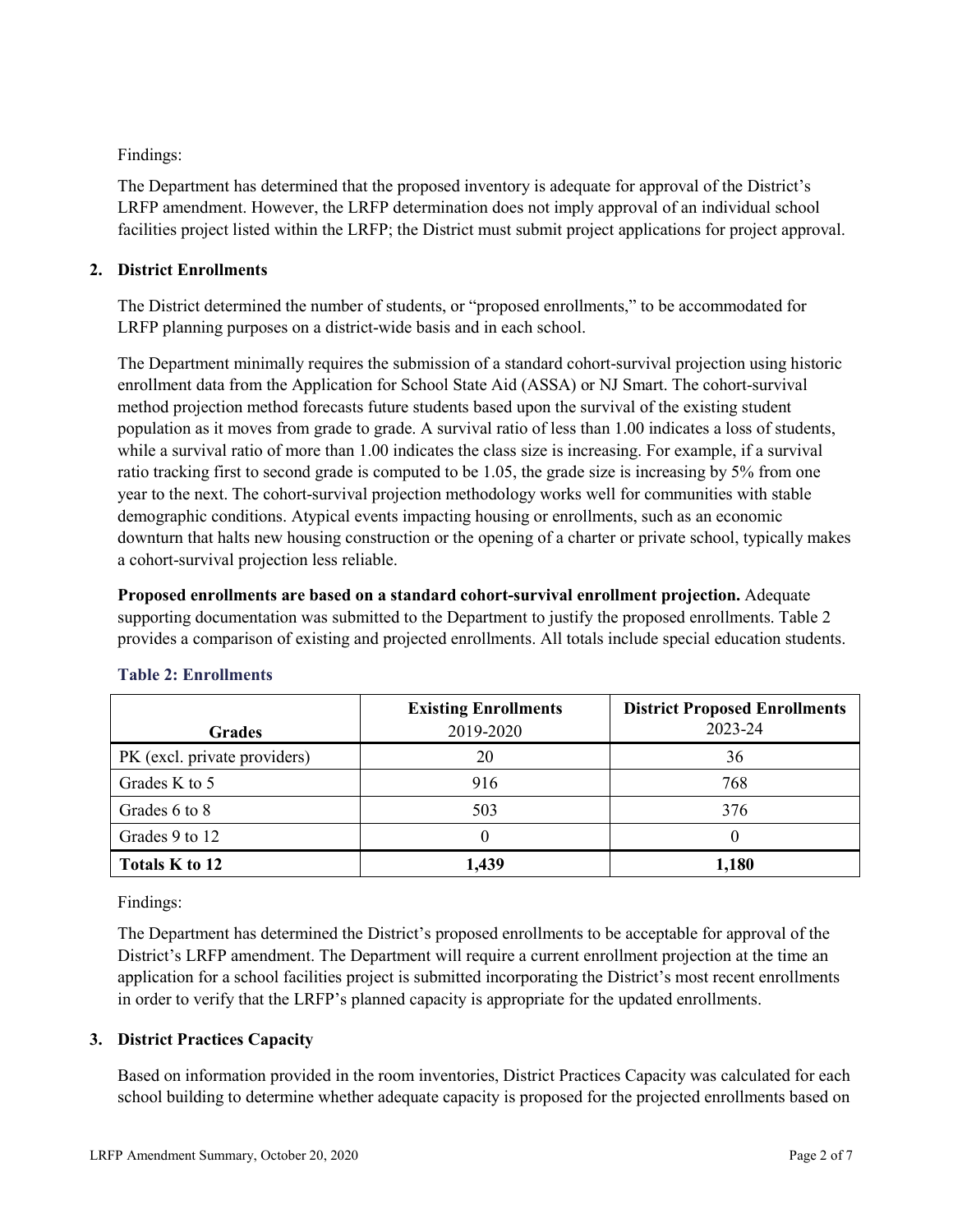district scheduling and class size practices. The capacity totals assume instructional buildings can be fully utilized regardless of school sending areas, transportation, and other operational issues. The calculations only consider district-owned buildings and long-term leases; short term leases and temporary buildings are excluded. **A capacity utilization factor of 90% for classrooms serving grades K-8 and 85% for classrooms serving grades 9-12 is applied in accordance with the FES.** No capacity utilization factor is applied to preschool classrooms.

In certain cases, districts may achieve adequate District Practices Capacity to accommodate enrollments but provide inadequate square feet per student in accordance with the FES, resulting in educational adequacy issues and "Unhoused Students." Unhoused students are considered in the "Functional Capacity" calculations used to determine potential State support for school facilities projects and are analyzed in Section 4.

Table 3 provides a summary of proposed enrollments and existing and proposed District-wide capacities. Detailed information can be found in the LRFP website reports titled *FES and District Practices Capacity Report, Existing Rooms Inventory Report, and Proposed Rooms Inventory Report.*

| <b>Grades</b>              | <b>Proposed</b><br><b>Enrollments</b> | <b>Existing</b><br><b>District</b><br><b>Practices</b><br>Capacity | <b>Existing</b><br>Deviation* | <b>Proposed</b><br><b>District</b><br><b>Practices</b><br>Capacity | <b>Proposed</b><br>Deviation* |
|----------------------------|---------------------------------------|--------------------------------------------------------------------|-------------------------------|--------------------------------------------------------------------|-------------------------------|
| Elementary ( $PK$ to 5)    | 804                                   | 1,003.32                                                           | 199.32                        | 1,003.32                                                           | 199.32                        |
| Middle $(6 \text{ to } 8)$ | 376                                   | 721.22                                                             | 345.22                        | 721.22                                                             | 345.22                        |
| High $(9 \text{ to } 12)$  | 0                                     | 0.00                                                               | 0.00                          | 0.00                                                               | 0.00                          |
| <b>District Totals</b>     | 1,180                                 | 1,724.54                                                           | 544.54                        | 1,724.54                                                           | 544.54                        |

## **Table 3: District Practices Capacity Analysis**

*\* Positive numbers signify surplus capacity; negative numbers signify inadequate capacity. Negative values for District Practices capacity are acceptable for approval if proposed enrollments do not exceed 100% capacity utilization.*

Considerations:

- Based on the proposed enrollments and existing room inventories, the District is projected to have inadequate capacity for the following grade groups, assuming all school buildings can be fully utilized: n/a
- Adequate justification has been provided by the District if the proposed capacity for a school significantly deviates from the proposed enrollments. Generally, surplus capacity is acceptable for LRFP approval if additional capacity is not proposed through new construction.

## Findings:

The Department has determined that proposed District capacity, in accordance with the proposed enrollments, is adequate for approval of the District's LRFP amendment. The Department will require a current enrollment projection at the time an application for a school facilities project is submitted, incorporating the District's most recent Fall Enrollment Report, in order to verify that the LRFP's planned capacity meets the District's updated enrollments.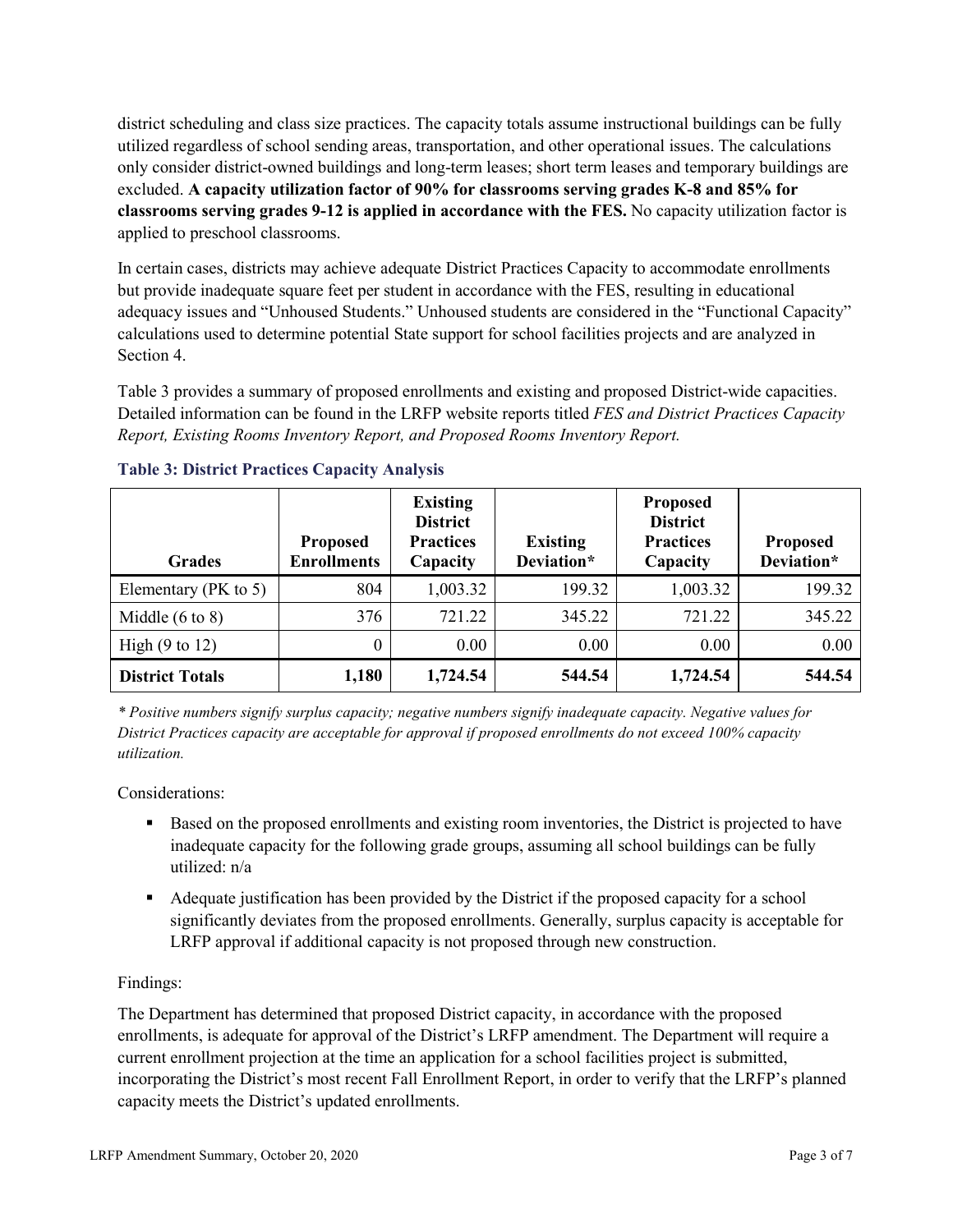#### **4. New Construction Funding Eligibility**

*Functional Capacity* was calculated and compared to the proposed enrollments to provide a **preliminary estimate** of Unhoused Students and new construction funding eligibility. **A final determination will be made at the time of project application approval.**

*Functional Capacity* is the adjusted gross square footage of a school building *(total gross square feet minus excluded space)* divided by the minimum area allowance per full-time equivalent student for the grade level contained therein. *Unhoused Students* is the number of students projected to be enrolled in the District that exceeds the Functional Capacity of the District's schools pursuant to N.J.A.C. 6A:26-2.2(c). *Excluded Square Feet* includes (1) square footage exceeding the FES for any pre-kindergarten, kindergarten, general education, or self-contained special education classroom; (2) grossing factor square footage *(corridors, stairs, mechanical rooms, etc.)* that exceeds the FES allowance, and (3) square feet proposed to be demolished or discontinued from use. Excluded square feet may be revised during the review process for individual school facilities projects.

Table 4 provides a preliminary assessment of the Functional Capacity, Unhoused Students, and Estimated Maximum Approved Area for Unhoused Students for each FES grade group. The calculations exclude temporary facilities and short-term leased buildings. School buildings proposed for whole or partial demolition or reassignment to a non-school use are excluded from the calculations pending project application review. If a building is proposed to be reassigned to a different school, the square footage is applied to the proposed grades after reassignment. Buildings that are not assigned to a school are excluded from the calculations. In addition, only preschool students eligible for state funding (former ECPA students) are included. Detailed information concerning the calculations can be found in the *Functional Capacity and Unhoused Students Report* and the *Excluded Square Footage Report.*

| Category                                     | $PK/K$ to 5 | 6 to 8  | 9 to 12  | <b>Total</b> |
|----------------------------------------------|-------------|---------|----------|--------------|
| Eligible PK /K-12 Proposed Enrollments       | 804         | 376     | 0        |              |
| FES Area Allowance (SF/student)              | 125.00      | 134.00  | 151.00   |              |
| <b>Prior to Completion of Proposed Work:</b> |             |         |          |              |
| <b>Existing Gross Square Feet</b>            | 129,443     | 132,166 | $\theta$ | 261,609      |
| <b>Adjusted Gross Square Feet</b>            | 127,956     | 131,022 | 0        | 258,978      |
| <b>Adjusted Functional Capacity</b>          | 1,023.65    | 977.78  | 0.00     |              |
| <b>Unhoused Students</b>                     | 0.00        | 0.00    | 0.00     |              |
| Est. Max. Area for Unhoused Students         | 0.00        | 0.00    | 0.00     |              |
| <b>After Completion of Proposed Work:</b>    |             |         |          |              |
| Gross Square Feet                            | 129,443     | 143,166 | $\theta$ | 261,609      |
| New Gross Square Feet                        | $\theta$    | 0       | $\theta$ | $\theta$     |
| <b>Adjusted Gross Square Feet</b>            | 127,956     | 131,022 | $\theta$ | 258,978      |
| <b>Functional Capacity</b>                   | 1,023.65    | 977.78  | 0.00     |              |
| Unhoused Students after Construction         | 0.00        | 0.00    | 0.00     |              |
| Est. Max. Area Remaining                     | 0.00        | 0.00    | 0.00     |              |

#### **Table 4: Estimated Maximum Approved Area for Unhoused Students**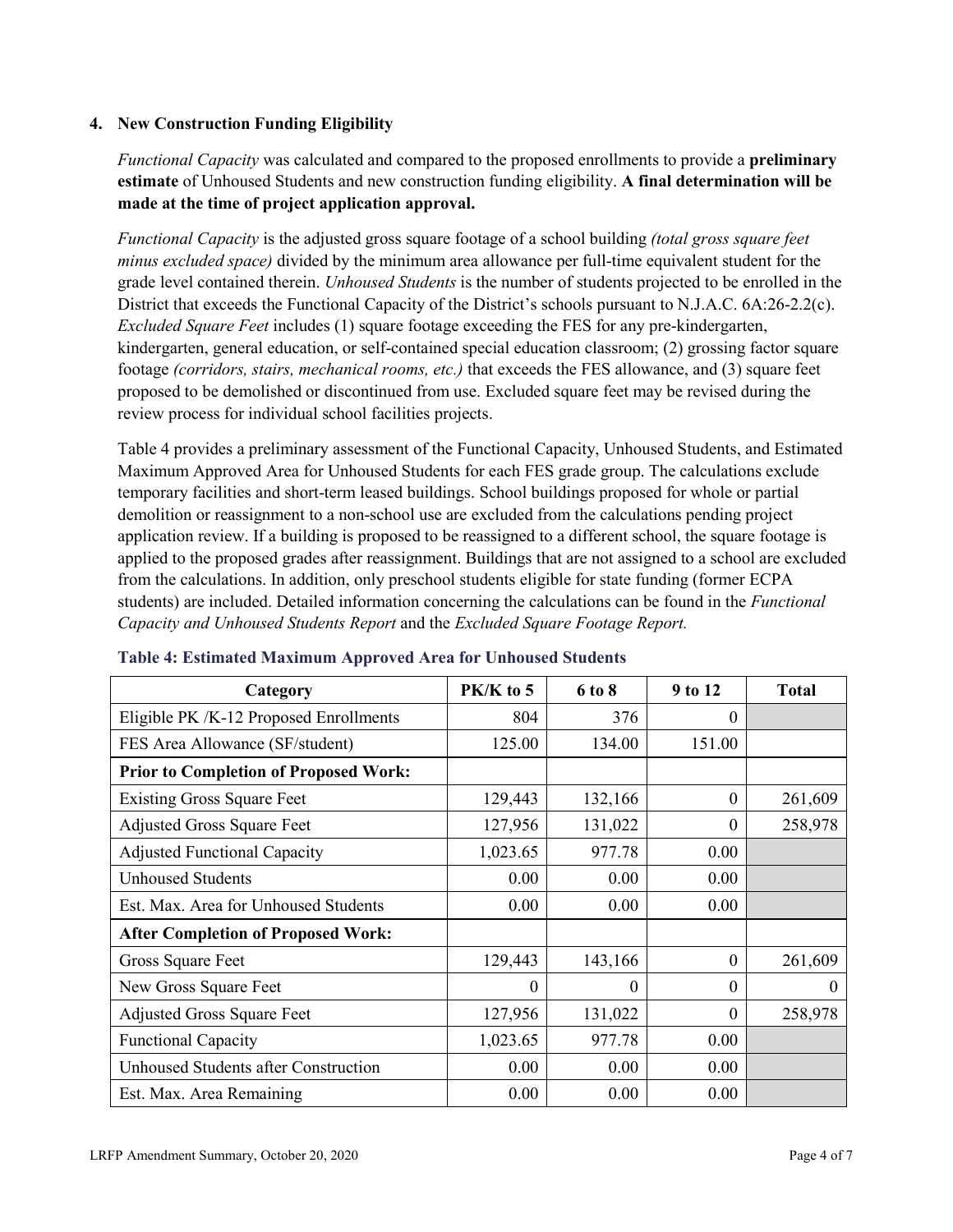Facilities used for non-instructional or non-educational purposes are ineligible for State support under the Act. However, projects for such facilities shall be reviewed by the Department to determine whether they are consistent with the District's LRFP and whether the facility, if it is to house students (full or part time) conforms to educational adequacy requirements. These projects shall conform to all applicable statutes and regulations.

Estimated costs represented in the LRFP by the District are for capital planning purposes only. The estimates are not intended to represent preliminary eligible costs or final eligible costs of approved school facilities projects.

Considerations:

- The District does not have approved projects pending completion, as noted in Section 1, that impact the Functional Capacity calculations.
- **The Functional Capacity calculations** *exclude* square feet proposed for demolition or discontinuation for the following FES grade groups and school buildings pending a feasibility study and project review: n/a.
- Based on the preliminary assessment, the District has Unhoused Students prior to the completion of proposed work for the following FES grade groups: n/a.
- New construction is proposed for the following FES grade groups: n/a.
- Proposed new construction exceeds the estimated maximum area allowance for Unhoused Students prior to the completion of the proposed work for the following grade groups: n/a.
- The District, based on the preliminary LRFP assessment, will not have Unhoused Students after completion of the proposed LRFP work. If the District is projected to have Unhoused Students, adequate justification has been provided to confirm educational adequacy in accordance with Section 6 of this determination.

## Findings:

Functional Capacity and Unhoused Students calculated in the LRFP are preliminary estimates. Preliminary Eligible Costs (PEC) and Final Eligible Costs (FEC) will be included in the review process for specific school facilities projects. A feasibility study undertaken by the District is required if building demolition or replacement is proposed per N.J.A.C. 6A:26-2.3(b)(10).

## **5. Proposed Work**

The District assessed program space, capacity, and physical plant deficiencies to determine corrective actions. Capital maintenance, or *"system actions,"* address physical plant deficiencies due to operational, building code, and /or life cycle issues. Inventory changes, or *"inventory actions,*" add, alter, or eliminate sites, site amenities, buildings, and/or rooms.

The Act (N.J.S.A. 18A:7G-7b) provides that all school facilities shall be deemed suitable for rehabilitation unless a pre-construction evaluation undertaken by the District demonstrates to the satisfaction of the Commissioner that the structure might pose a risk to the safety of the occupants even after rehabilitation or that rehabilitation is not cost-effective. Pursuant to N.J.A.C. 6A:26-2.3(b)(10), the Commissioner may identify school facilities for which new construction is proposed in lieu of rehabilitation for which it appears from the information presented that new construction is justified, provided, however, that for such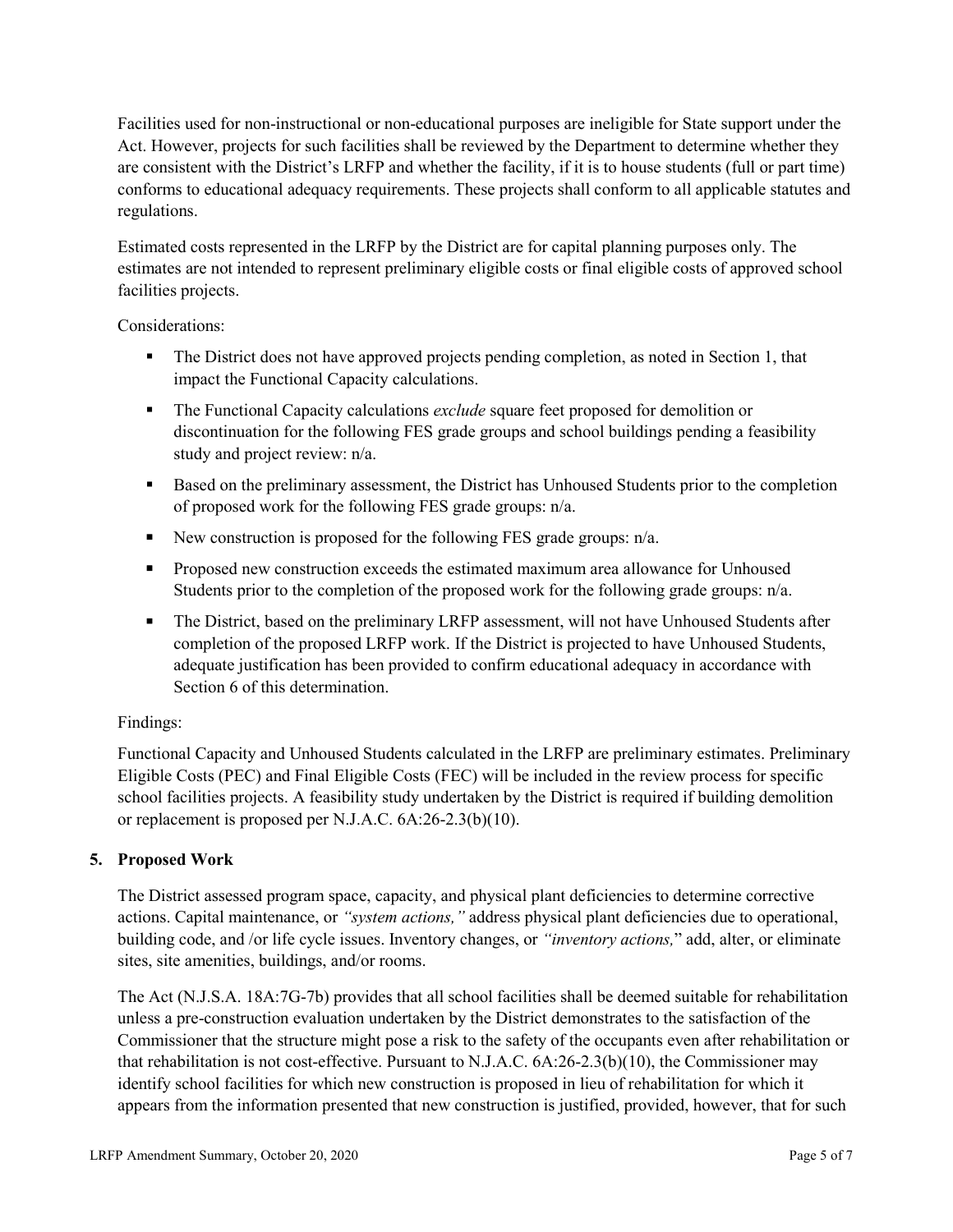school facilities so identified, the District must submit a feasibility study as part of the application for the specific school facilities project. The cost of each proposed building replacement is compared to the cost of additions or rehabilitation required to eliminate health and safety deficiencies and to achieve the District's programmatic model.

Table 5 lists the scope of work proposed for each school based on the building(s) serving their student population. Proposed inventory changes are described in the LRFP website reports titled *"School Asset Inventory Report and "Proposed Room Inventory Report."* Information concerning proposed systems work, or capital maintenance can be found in a supporting document.

With the completion of the proposed work, the following schools are proposed to be eliminated:  $n/a$ ; the following schools are proposed to be added: n/a.

| <b>Proposed Scope of Work</b>                                                                  | <b>Applicable Schools</b>                                      |
|------------------------------------------------------------------------------------------------|----------------------------------------------------------------|
| <b>Renovation only</b> (no new construction)                                                   |                                                                |
| System actions only (no inventory actions)                                                     | Central MS (020), Stony Brook School<br>(060), Whiton ES (090) |
| Existing inventory actions only (no systems actions)                                           | n/a                                                            |
| Systems and inventory changes                                                                  | n/a                                                            |
| <b>New construction</b>                                                                        |                                                                |
| Building addition only (no systems actions)                                                    | n/a                                                            |
| Renovation and building addition (system, existing<br>inventory, and new construction actions) | n/a                                                            |
| New building on existing site                                                                  | n/a                                                            |
| New building on new or expanded site                                                           | n/a                                                            |
| Site and building disposal (in addition to above scopes)                                       |                                                                |
| Partial building demolition                                                                    | n/a                                                            |
| Whole building demolition                                                                      | n/a                                                            |
| Site and building disposal or discontinuation of use                                           | n/a                                                            |

#### **Table 5: School Building Scope of Work**

Findings:

The Department has determined that the proposed work is adequate for approval of the District's LRFP amendment. However, Department approval of proposed work in the LRFP does not imply the District may proceed with a school facilities project. The District must submit individual project applications with cost estimates for Department project approval. Both school facilities project approval and other capital project review require consistency with the District's approved LRFP.

#### **6. Proposed Room Inventories and the Facilities Efficiency Standards**

The District's proposed school buildings were evaluated to assess general educational adequacy in terms of compliance with the FES area allowance pursuant to N.J.A.C. 6A:26-2.2 and 2.3.